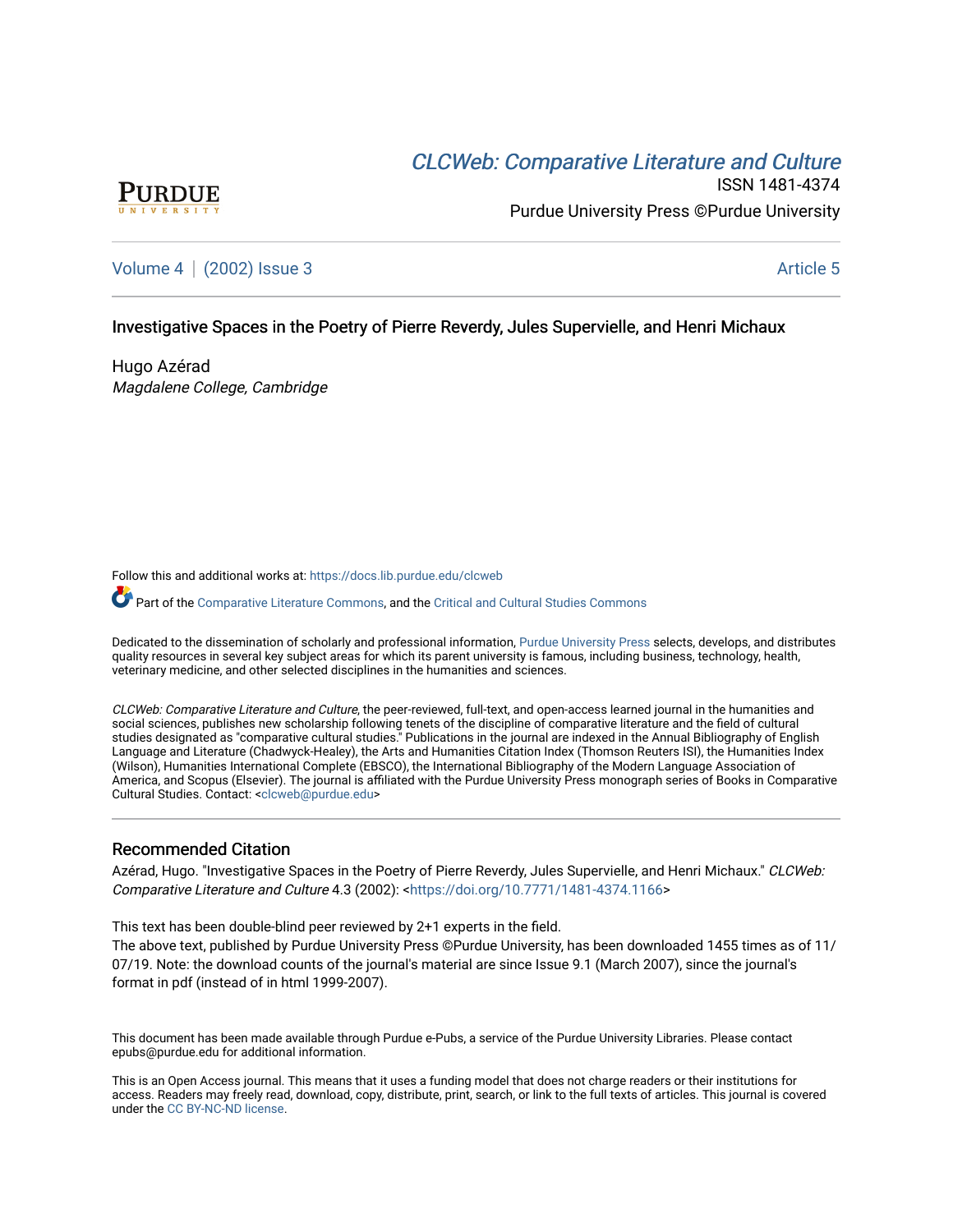## PURDUE

UNIVERSITY PRESS <http://www.thepress.purdue.edu>



ISSN 1481-4374 <http://docs.lib.purdue.edu/clcweb> Purdue University Press ©Purdue University

CLCWeb: Comparative Literature and Culture, the peer-reviewed, full-text, and open-access learned journal in the humanities and social sciences, publishes new scholarship following tenets of the discipline of comparative literature and the field of cultural studies designated as "comparative cultural studies." In addition to the publication of articles, the journal publishes review articles of scholarly books and publishes research material in its Library Series. Publications in the journal are indexed in the Annual Bibliography of English Language and Literature (Chadwyck-Healey), the Arts and Humanities Citation Index (Thomson Reuters ISI), the Humanities Index (Wilson), Humanities International Complete (EBSCO), the International Bibliography of the Modern Langua-ge Association of America, and Scopus (Elsevier). The journal is affiliated with the Purdue University Press monog-raph series of Books in Comparative Cultural Studies. Contact: <clcweb@purdue.edu>

#### CLCWeb Volume 4 Issue 3 (September 2002) Article 5 Hugo Azérad, "Investigative Spaces in the Poetry of Pierre Reverdy, Jules Supervielle, and Henri Michaux"

<http://docs.lib.purdue.edu/clcweb/vol4/iss3/5>

Contents of CLCWeb: Comparative Literature and Culture 4.3 (2002) <<http://docs.lib.purdue.edu/clcweb/vol4/iss3/>>

Abstract: In his paper, "Investigative Spaces in the Poetry of Pierre Reverdy, Jules Supervielle, and Henri Michaux," Hugo Azérad revisits the notion of poetic space and tries to re-examine it in a novel light. In so doing, Azérad re-adapts phenomenology, which tells us that space outreaches itself in the shape of an horizon of perception. But can we posit a space which would progressively do away with perceiver and perceived alike, a space which poetry (art?) can help establish? Azérad attempts to approach poetic space as if it were a utopian place of encounter, different from the physical or psychological dimensions found usually in studies offered on the subject. Poetic space would be a threshold where the poet, the poem, and reality annihilate themselves by using images which are Benjaminian in nature, in order to create/prepare -- i.e., poème préparé similar to Cage's piano préparé -- the ground for an experience/encounter to happen. Azérad exemplifies his notions about poetic space with texts by Supervielle, Reverdy, Michaux, Mondrian, and Malevich, and decomposes the categories of subject-object, inside-outside for the sake of a "not yet" created dimension: a vital terrain of elective experience.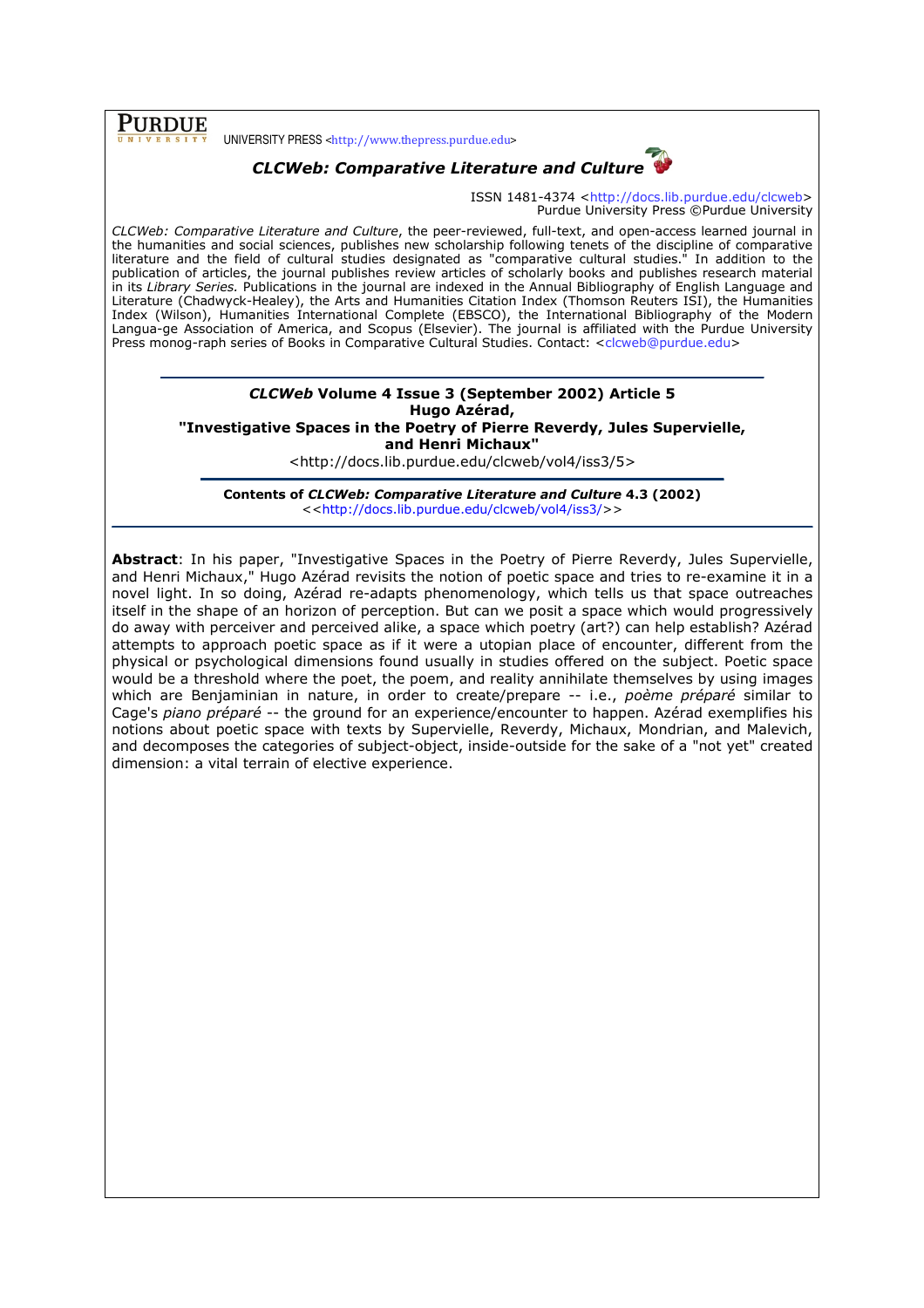Hugo Azérad, "Investigative Spaces in the Poetry of Pierre Reverdy, Jules Supervielle, and Henri Michaux" page 2 of 11 CLCWeb: Comparative Literature and Culture 4.3 (2002): <http://docs.lib.purdue.edu/clcweb/vol4/iss3/5>

### Hugo AZÉRAD

### Investigative Spaces in the Poetry of Pierre Reverdy, Jules Supervielle, and Henri Michaux

"Vous ne pouvez concevoir cet horrible en dedans-en dehors qu'est le vrai espace" / "you cannot imagine that horrifying inside-outside which is true space," Michaux tells us in "l'Espace aux ombres" (Face aux Verrous). He then warns us in Passages: "Préparons-nous à entendre l'espace crier" / "Let us prepare ourselves to hear space shriek" (Michaux 12; my translation ). But what does Michaux mean by this espace? Can we associate it simply with the now traditional notion of poetic space, a vague and rather unsatisfactory way of naming something which is neither completely physical, nor "psychic," to use Briony Fer's word in her splendid On Abstract Art (4). Is Michaux trying to describe a strange internal feuding between external space and our sensory and psychological perception of it, a surreal inner struggle synthesized in George Bataille's entry on space in Documents as "space can become a fish which eats another"? (41). Perhaps these notions of poetic space and of the abject space of Bataille where subject and object ingest, "swallow" one another, indicate the double bind created by our desire to fixate the dimension of space, either in the work of art or in our perception of it as a spectator. We are, however, accustomed to the notion of poetic space, of the spacialization of writing, in "figures." As Genette observes in his 1976 Figures: "metaphor is space; space is metaphor" (106). Michel Collot's phenomenological approach to poetic space, in turn, allows us to put emphasis on the notion of "passage" in poetry -- passage as the locus of a cognitive encounter -- and less on the notion of "horizon"; the poem as an opening structure which enacts the solidarity existing between the subject and the object, between the visible and the invisible. And with regard to the interrelationship of the arts, we can assume that poetry and painting are in constant dialogue as Jean-Luc Nancy puts it: "The arts are not only, essentially mimetic (of nature, of beauty, or of poesis, or of all of these at once): they must also be mimetic of one another" (The Birth to Presence 385). To describe Pierre Reverdy's poetry in terms of Cubist painting would not only contradict his famous statement that "Cubist poetry does not exist" (Nord-Sud 16), it would also preclude the possibility of showing how they communicate with one another and adumbrate a common fear/fascination for space, if one understands space as a purely physical/passive dimension reproduced or denied within the work of art.

What I would like to redefine in this paper is the notion of poetic space. I would like to do so by paying more attention to some statements made by painters such as Mondrian and poets such as Reverdy, Supervielle, and Michaux. By putting aside the debates about mimesis (understood as the passive imitation of the already illusory present) and poesis (understood as the transformative act of making present that which is absent, in a process of creation/fabrication) we could catch a glimpse of another event which happens during our interaction with a poem or a painting. This event is one where nothing happens but an interaction, the brief moment of recognition between the spectator/reader and the work of art, as illuminated by Walter Benjamin who calls it "shock experience" with regard to Baudelaire's poetry (Illuminations 159). This event of recognition is not induced solely by the work of art but results from the encounter which leaves us with a certitude that we are lucky or receptive enough to have entered a zone, akin to Tarkovsky's forbidden zone or Reverdy's interland: a place in-between time and space, neither outside nor inside time and space, where both the poem and the reader metaphorically "step out" (ek-stase) of themselves, of their own respective passive dimensions, to meet and join in a dialogue. In this context, I put the hypothesis forward as follows. The space of poetry is not the space of perception, and is not space represented, but it is a space leading to another place: this "cognitive" space is made possible by the concreteness of traditional space, but is not subservient to it. The abstract quality of this state of the in-between is anchored in the concrete conditions (the dimensions of space and time as we know it and as they are used in representation and perception) which make it possible. Nevertheless, the notion of struggle still remains: poetry faces space the same way the reader faces poetry, with a feeling of being in touch with something strangely familiar but also infinitely remote, a territory which opens up before her/him, which lets itself be invaded, but which also infiltrates the reader's mind, controls it and dislodges it from its own comfortable position. There is the promise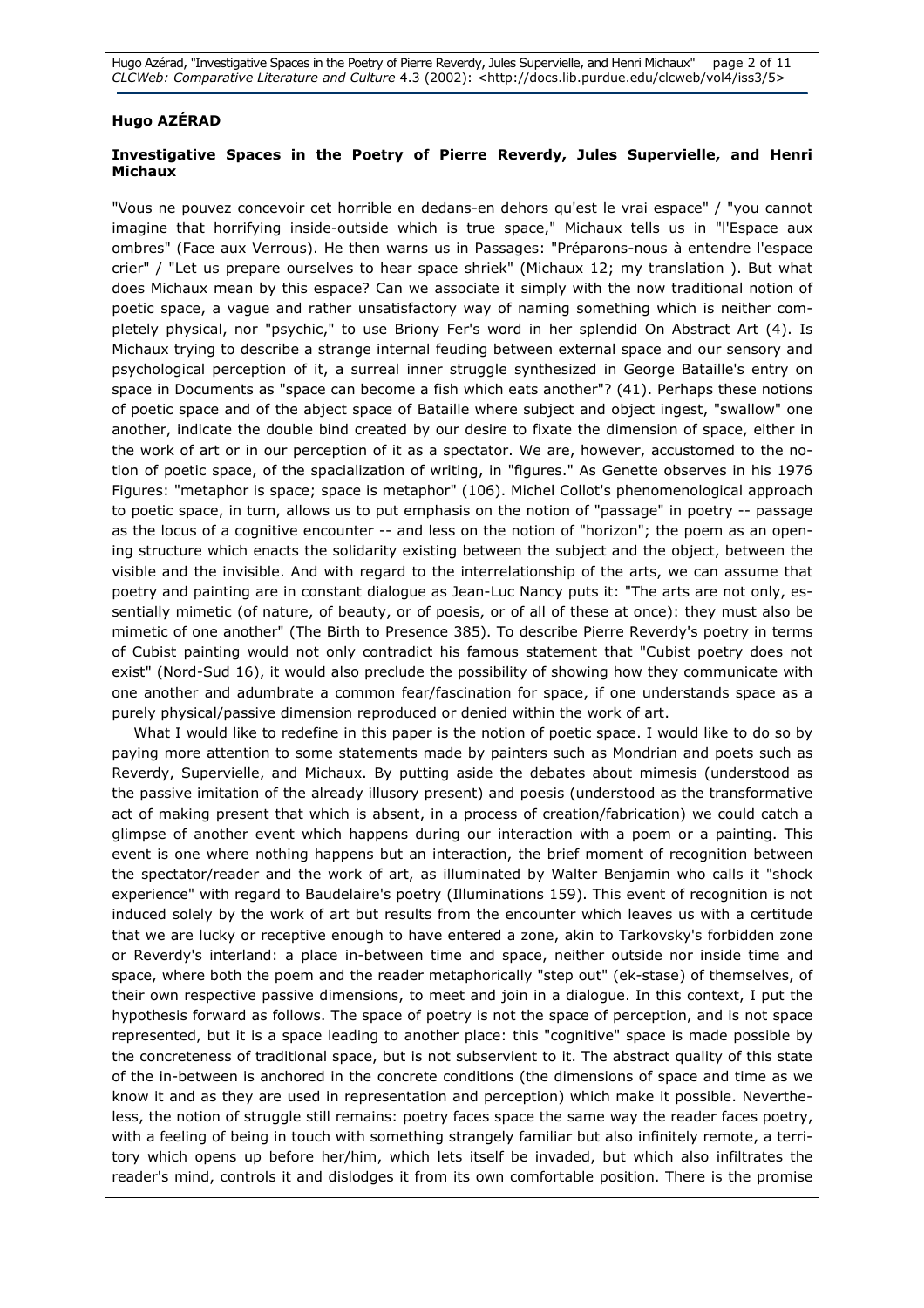Hugo Azérad, "Investigative Spaces in the Poetry of Pierre Reverdy, Jules Supervielle, and Henri Michaux" page 3 of 11 CLCWeb: Comparative Literature and Culture 4.3 (2002): <http://docs.lib.purdue.edu/clcweb/vol4/iss3/5>

of a struggle, a struggle with an ambiguous angel, as all true angels are, whether they be Benjamin's angel of history or Jacob's angel of God. The notion of struggle is also another name for the event of an encounter/interaction, and is perhaps the sole cognitive encounter made possible in art.

Two of the premises of the title of my paper are, first, that poetry seems irremediably linked to the dimension of space, which is a plural and autonomous dimension endowed with almost active powers, going beyond the notion of reverie established by Bachelard. This omnipotent presence we will have to investigate, leading us to redefine poetic space; second, that a family of poets exists, in France in particular, which would comprise Pierre Reverdy, Jules Supervielle, and Henri Michaux, but could easily be extended to others like Eluard, Char, Jouve, and American poets such as Crane, Williams, and Stevens. As in every family, what unites them is also what divides them but there are touchstones in their respective imaginary, recurrent themes, obsessions, and dreams. The way Supervielle, Reverdy, and Michaux lived and created, in the margins of Surrealism, drews our attention to what Wittgenstein called family resemblances in his Philosophical Investigations (32e).

The very notion of margin, of threshold, of being neither inside nor outside, is constitutive of their own universes, of their own poetics. I do not aim here to prove an unnecessary influence, something Blanchot decried in his book Henri Michaux: "One of the tasks of the critic should be to make all comparison impossible ... the playful activity of comparing should only lead to the impossibility of comparing" (73). However, in poetry, true influence is, before all, the homage a poet pays to another. Supervielle was Michaux's mentor and both of them could only feel close to Reverdy's theory of the image, his radical view of what poetry should be, as well as his solitary existence near the monastery of Solesmes. What unites these poets is the sense of an essential solitude which suffuses the space of their poetry, in which, as Blanchot said, no one seems to be present, which is not inhabited so to speak, except by space itself. To understand the qualities of this essential solitude of poetic space is one of my queries, as well as to show that this solitude forces the artist and the reader to redefine poetic space as a place where connections are established, a space where communication, the experience of knowledge, might occur.

In contrast to the Surrealists with whom they share the belief in the Orphic powers of poetry (the intrinsic and almost magic power of words to create a sense of communion between the object and the subject, the world and the word), these three poets remain more cautious as regards the revolutionary role of poetry, although, as we will see, their aesthetics are more revolutionary than the Surrealists' creeds. They are more suspicious of the world and of its objects and remain anchored in the Hermetic school of poetry (to use Gerald Bruns's distinction in his Modern Poetry and the Idea of Language). The Mallarmean notion of nothingness that only the purest poetical language could show or reach finds strong echoes in their own conceptions of poetry as Reverdy states, "poetry is in what is not. In what we lack ... poetry is the link between us and absent reality" (qtd. in Rees 601).

I suggest that Reverdy, Supervielle, and Michaux are advocating a new role for poetry and set new challenges and in this the dimension of space in particular becomes prominent and merges with their poetics, shapes it, becomes a colonizing force which even supersedes the self's vantage point. Since Joseph Frank's article on the spatialization of time in modernist aesthetics (The Widening Gyre), but also with critics like Blanchot and his Literary Space, and Genette in his Figures, we have become more aware of the inherent spatial dimension of writing. Lessing's legacy marred a proper understanding of modernist poetry in particular: space seemed only the preserve of the visual arts, while time was the domain of narrative. However, even before Einstein, the Newtonian absolutes were merged if not shattered in music, but also in poetry -- in Wagner and in Novalis. As W.J.T. Mitchell pointed out, "we cannot experience a spatial form except in time; we cannot talk about our temporal experiment without invoking spatial measures" (qtd. in Reynolds 53) or, in Baudelairean fashion: "music, but also more or less all the arts give us the idea of space: since they are numbers, and that number is a translation from space" (qtd. in Reynolds 53). Whenever there is rhythm, time and space can be found closely linked.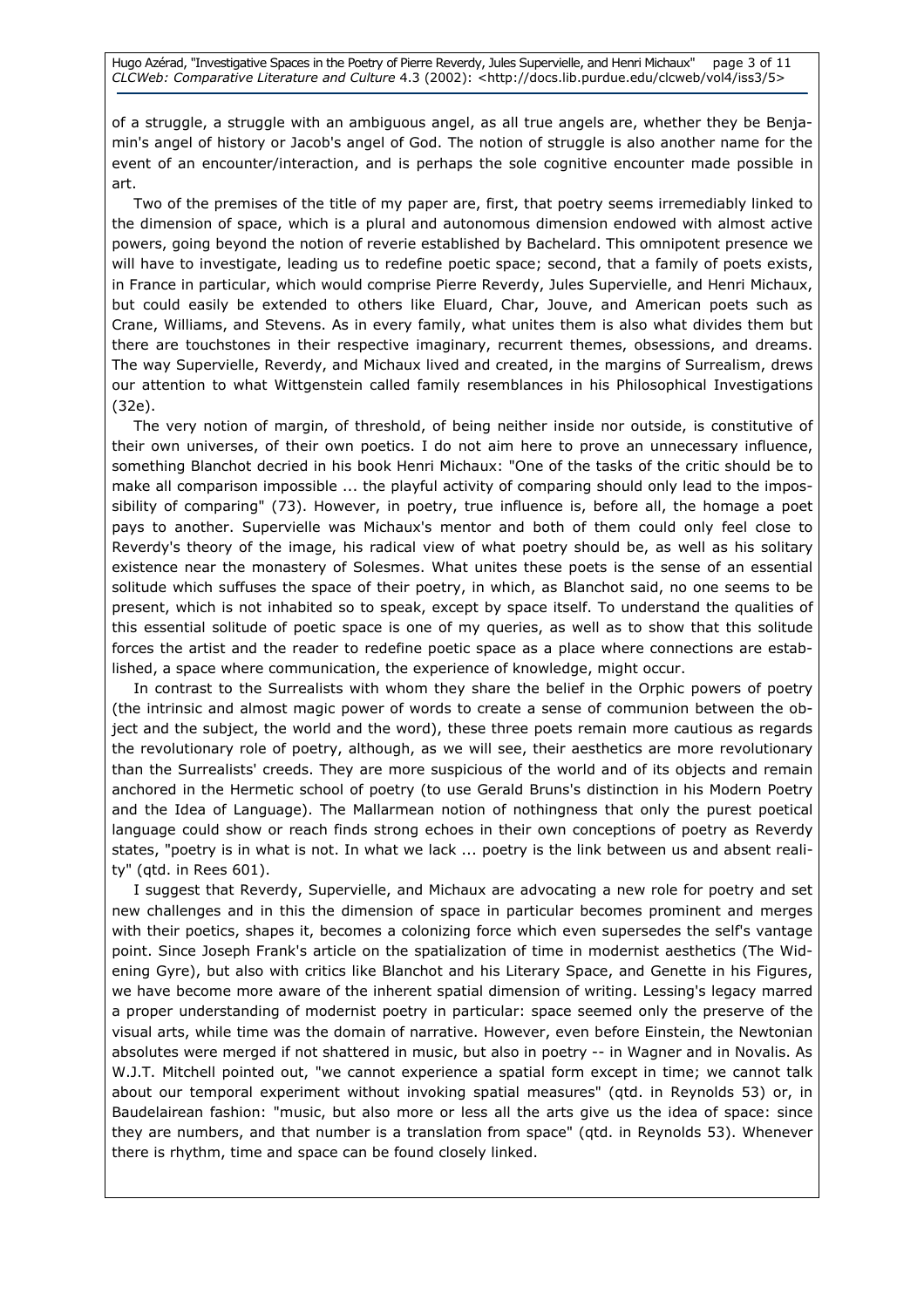Hugo Azérad, "Investigative Spaces in the Poetry of Pierre Reverdy, Jules Supervielle, and Henri Michaux" page 4 of 11 CLCWeb: Comparative Literature and Culture 4.3 (2002): <http://docs.lib.purdue.edu/clcweb/vol4/iss3/5>

It is in fact erroneous to say that space overcomes time, or to proclaim, as Marinetti in his manifestoes, that "time and space died yesterday" (see Chipp 286). If we want a proper estimate of the role of space in Modernist writing, which more or less includes Reverdy, Supervielle, and Michaux, it is more in Mondrian, Kandinsky, the Cubists, and their theoreticians that we will find it. Not only did they make space the object but also the subject of their explorations, space becoming an active creative drive as well as the passive dimension of a projecting ego. According to Dee Reynolds, in her Symbolist Aesthetics and Early Abstract Art, pictorial space undergoes the same treatment as language did in Mallarmé. Painting reintroduces time in the space of the canvas via rhythm, via the use of colors and their specific vibrations. We also find other ways of suppressing depth and volume, by using superimposition, in the elimination of planes, in the equivalence of opposites. These techniques are used to attain a pure pictorial language which could, for the Cubists, express the object, or more crucially for Mondrian and Kandinsky, a "new reality," which would dissolve subject, objects, time and space alike. As in music, from Webern's Quartets to Stockhausen's Gruppen, painting wages war against naturalistic space, beyond Mallarmé's wildest dreams. This destructive element, the energy of negativity which drives all the great modern artists according to Hugo Friedrich in his Structures of Modern Poetry, in fact hides a will to redefine the coordinates of reality by strictly following artistic imperatives: by saying that art is its own reality, art in fact puts its own reality in the driving seat, making it the absolute creative subject whose object would be the old human self with its obsolete views on the real. Whatever recalls the human -- human space and time -- is emptied out, and replaced by new categories. This dehumanizing drive, conceptualized by Ortega y Gasset, appears whenever "style deforms the human, stylization becomes a dehumanizing force...artistic jouissance is proportionate to the degree of triumph over the human" (Friedrich 241-42). Reverdy and Michaux, and in a less avowed way, Supervielle, are at the forefront of such a tendency.

According to Reverdy, "the poet does not copy any subject. He devours himself " (qtd. in Caws 212) and Michaux urges that "true poetry will always belong to those who were looking for something beyond the human, who strove to dominate and overtake it ... it will belong to the great scientists, the mystics" (968). As with Mondrian, the aim is not the sheer ecstasy of destruction of human dimensions. These dimensions are simply shown to be deceptive ways of perceiving the world: "in Painting, the empty canvas is an expression of naturalistic space, in sculpture, the statue as a whole is a filled-up naturalistic self-expression...both expressions have to be destroyed in order to reach abstract expression...consequently, not the construction of space, but the destruction of it is what abstract art requires" (Reynolds 158). However, it seems that what motivates this wind of destruction is not a morbid taste for the inhuman, but the will to create a new aesthetic space, to show a new space where, as Michaux said "in the world of his poetry, the poet makes habitable the uninhabitable ... the poet shows his humanity by using his own ways, which are often perceived as inhuman" (Passages 969; my translation).

References to abstract art are necessary if we want to understand the new directions staked out by the poetry of Michaux, Reverdy, and Supervielle, as the poetic image is the clue which could help us unravel the mysterious new role attributed to space. The fact is that Reverdy was an art critic, Michaux an outstanding painter, and Supervielle, an art lover. What happens to pictorial space cannot be dissociated from the textual and imaginary spaces of poetry: in the same way that dehumanization implies a redefinition of the human, an extension of the knowledge of the human, the destruction of the real brings about the birth of a new real. This means abolishing the boundaries between the human and the inhuman, between the surrounding space and the artistic space. Mondrian again: "moving the picture into our surroundings, by giving it real existence, has been my ideal ever since I came to abstract painting ... In this way, the painting annihilates the volume and becomes more real" (qtd. in Reynolds 158). Behind the veneer of objective or abstract space, lies a desire to create a liberating space. What is abolished is the illusion of humanity which is found in directly representational arts: the secret ideology of passivity and enslavement which would accompany traditional mimesis.

This does not mean that the apparent void of abstraction is uninhabited. On the contrary, abstract space, in painting and poetry, is the true locus of artistic freedom, which also liberates the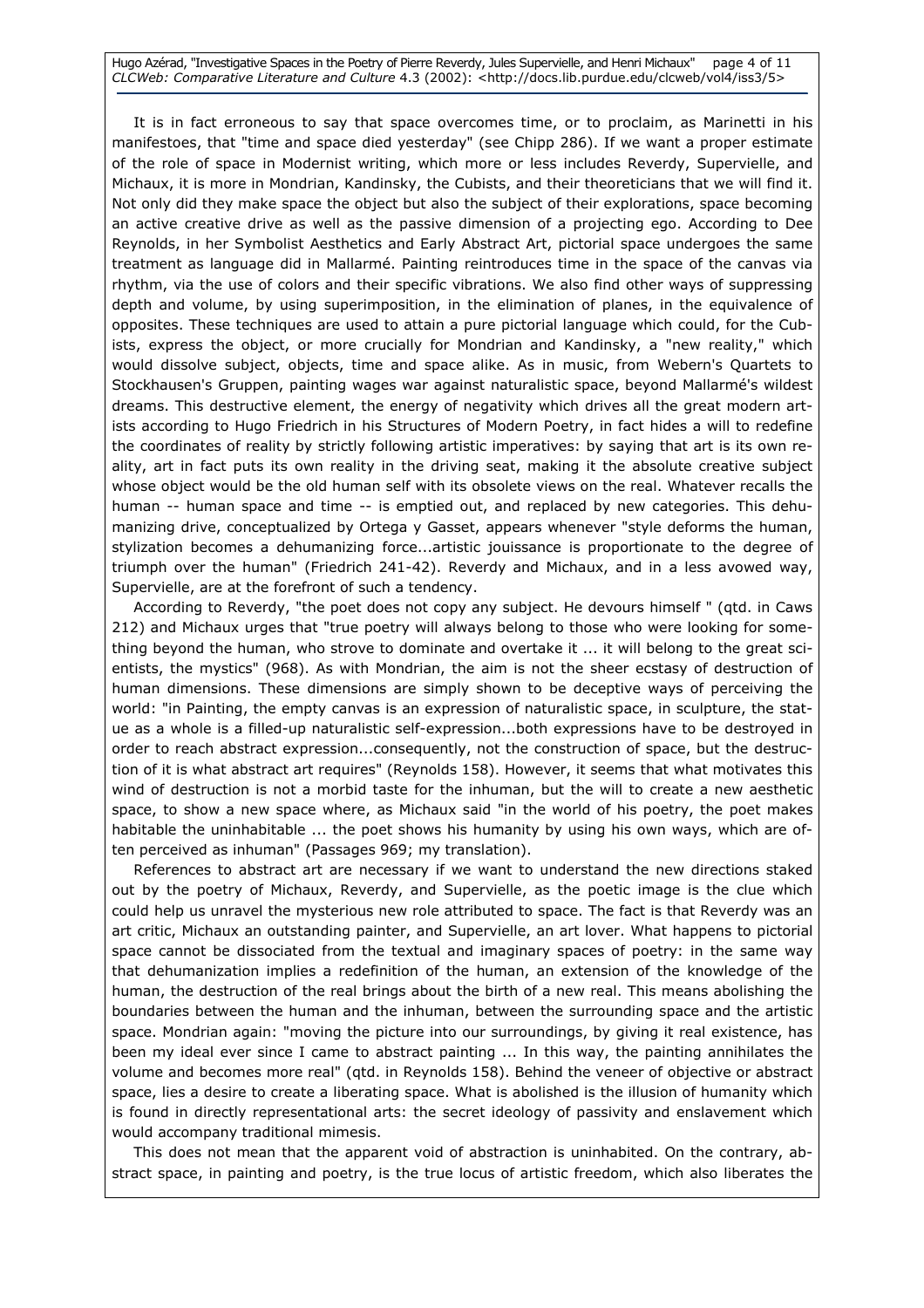Hugo Azérad, "Investigative Spaces in the Poetry of Pierre Reverdy, Jules Supervielle, and Henri Michaux" page 5 of 11 CLCWeb: Comparative Literature and Culture 4.3 (2002): <http://docs.lib.purdue.edu/clcweb/vol4/iss3/5>

human from the old chains of representation. As Hugo Friedrich observes in his Structures of Modern Poetry: "the dehumanization of all affective contents is the outcome of the unlimited omnipotence the creative spirit bestows on the work of art. The artist annihilates his own nature, expels it from the world, and finally expels the latter to satisfy his own desire for freedom" (241-42). For Friedrich, the objects exposed in modern poetry and art appear in a light cast by no human being, in a mysterious inhuman world. This may seem true when one looks at Reverdy's poems for the first time, or Kandinsky's or Klee's paintings. But Friedrich assesses this "unreal and inhuman world," by the yardstick of his nostalgic desire for a mimetic world which would reinstate some sort of Leibnizian "preestablished harmony," whilst modern art actually is referring to another form of harmony. This new form of harmony is redolent of what Benjamin called "non sensuous" mimesis (Selected Writings 696), an imitation which enacts the rift between language and the world. It also means that an evacuation of the sensuous in abstract art might well disguise an actual return of it, under a new garb (this return of representation is often linked to the abject (Kristeva) or formless (Krauss and Dubois), which still tend to pin space down.

The term abstract in abstract art or abstract poetry is a well known misnomer: what Kasimir Malevich called "non-objective art" (The Non-Objective World 61), seems in contradiction with the sense of pure objectivity emanating from his white canvases. This purification of representation which seems to suppress feelings along with recognizable objects, would actually express subjectivity in a new, purer light. Abstract art aims at reinstating the sensuous within objectivity, and the non-sensuous within subjectivity. I would suggest that it operates a reconciliation between categories of knowledge deemed opposite. In other words, objectivity and subjectivity are reconciled in the realm of expression, feeling. The coldness of abstract painting, once properly recognized, turns into the most intense feeling of warmth. This warmth derives from our sense of being finally included into a world of pure concreteness, of being an active part of a very (supra?) human real. The rehumanizing force of abstraction finds echoes in the repopulation of the world enacted by poetry: by abstracting itself from the unreal poetry reveals the real, thus becoming the birthplace of the real.

Put into a paradoxical "nutshell," the world disclosed by modern art is not unreal, although it exposes the unreality of the real: Michaux's poetical imaginary which is deemed by Friedrich to be unreal and desolate is actually teeming with life, with a myriad possible lives. In Michaux and Supervielle the most important words would be "Naissances, Births or berths," neither land nor sea, but the transitional state between the potential and the actual, as at a pure, sacred, threshold. The apparent void brought about with the process of abstraction is alive: Reverdy's poems recreate life out of the inanimate, Michaux's inhuman teratogony is also a liberated and exorcising human cosmogony. In fact, this teeming life is in a state of kinetics, as movement can always be perceived within the apparent static form of the poem, contrary to what happens in Cubism. Something is moving: ça bouge, ça émeut.

If Mondrian's own pictorial universe provides him with a privileged access to, what he calls "pure, universal reality, divested of any particulars," his conception of space evinces all the paradoxes inherent in it: "Empty space is unbearable ... plastic art is not the expression of space but of life in space" (see Reynolds 181). Emptiness is fullness, silence leads to exhilarating pure music; atonality by suppressing melody unearths previously unheard supreme harmonies; the closed rectangle or closed space is not a prison but is more like the Heideggerian glade in the obscure forest (the forest which is so present in Klee but also in Reverdy, Supervielle, Michaux); absence, or the pure vibrating emanation of presence (Blanchot).

We can see that the space of painting or poetry is uncompromisingly paradoxical. Neither closed nor open, empty nor full, human nor inhuman, static nor dynamic, and, even more crucially, neither internal nor external. The Space Within, Michaux's title for a collection of his poems, is not an inner space, a secret inner world, in the same way that textual space is not just selfreferential, and pictorial space tautological. In modern art, these opposite terms nourish each other, aim at a serene equilibrium amidst pure chaos, and thus doing, create a space of unresolved tension. The title The Space Within indicates direction, a perpetual fall, a penetration, "I write to traverse myself" Michaux says in Passages (93). But there is no vantage (reference) point from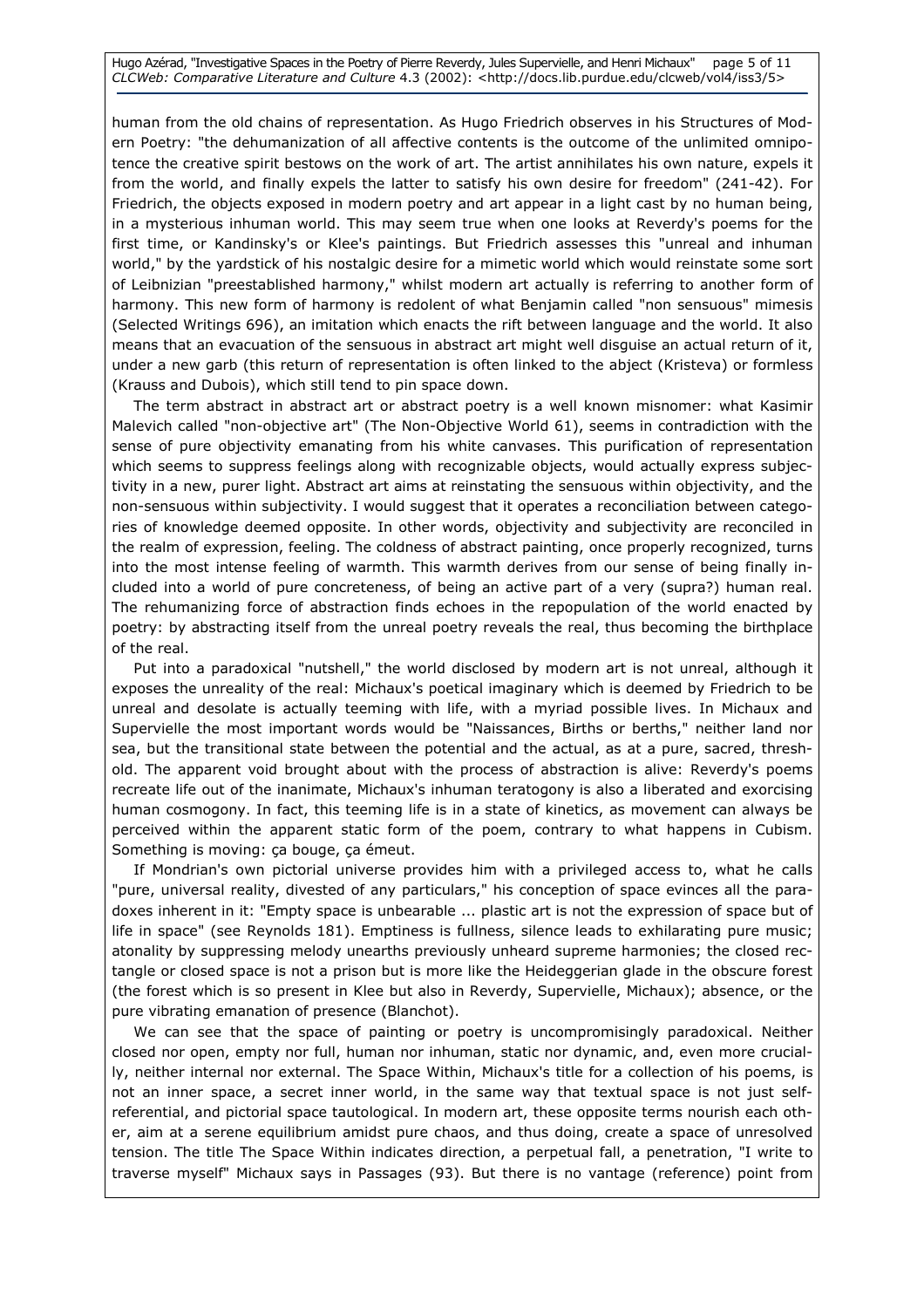Hugo Azérad, "Investigative Spaces in the Poetry of Pierre Reverdy, Jules Supervielle, and Henri Michaux" page 6 of 11 CLCWeb: Comparative Literature and Culture 4.3 (2002): <http://docs.lib.purdue.edu/clcweb/vol4/iss3/5>

which to start falling: falling is indeed a state of being, or I should say, existence. Such a title indicates a mode of being which would be between stasis and kinetics, a state of the in-between. This state, or space is clearly vertiginous, infinite, and dangerously so, for the poet and for the reader, both being inextricably linked in the fate of the work of art. This state of vertiginous fall, of radical loss, is at the crossroads where the poetics of Supervielle, Reverdy and Michaux meet. This crossroads is evoked in a poem by Reverdy appropriately called "Carrefour": "S'arrêter devant le soleil / Après la chute ou le réveil / Quitter la cuirasse du temps / Se reposer sur un nuage blanc / Et boire au cristal transparent / De l'air / De la lumière / Un rayon sur le bord du verre / Ma main déçue n'attrape rien / Enfin tout seul j'aurai vécu / Jusqu'au dernier matin // Sans qu'un mot m'indiquât quel fut le bon chemin." // "(Crossroads) // To stop in front of the sun / After the fall or the waking up / Shed the armor of time / Take a white cloud for a bed / And drink from transparent crystal / Air / And light / A gleam on the edge of the glass where / Nothing fills my disappointed hand / So I'll have lived all alone / To the dawn of the final day // Without a word to tell me which was the right way" (trans. in Caws 76-77). The matter itself which is evoked (air, light, gleam, white cloud) is mere transience and befits the ethereal spacing of words which dislodges any possible center. There is a sense of stasis, of resolute and tragic quietness suggested by the four verbs in the infinitive, active and passive (the pronominal form throws us back to a seemingly absent subject but also exposes the absent objects, being intransitive). The observer desires to be outside time as is indicated by the line "shed the armor of tim," ("armor" is used as if time itself were made of matter, triggering the fall) but he also is in a temporality which irrigates the stretched canvas, with the use of the time indicators "Après" "Enfin " (ambiguous here: in the end, or, more ironically, at last), "dernier matin"; "réveil," with the future anterior which makes a past (vécu/lived), out of the future (j'aurai/I'll have). Space is not where it seems to be: it is between the lines, between the acts and gestures, as if it had become the medium in which language coagulates, and the words are creeping close to the lines as birds perched on the bars of a cage (the airy calligraphic shape alludes to a bird ). The medium is expanded to its maximum expressiveness, and corresponds to the medium dreamed of by Mondrian: "situated between painting and music ... because space and time are only different expressions of the same thing, in the Neo-Plastic conception, music is plastic (expression in space) and the plastic is possible in time" (Reynolds 212).

In "Crossroads" we find ourselves at the crossroads between time and space, lightness and heaviness, but the sense of loss, of emptiness and disillusion revealed in the last line of the poem, is offset by its perfect shape, the classical alexandrine, with its full pair of hemistiches. The hand, fragment of the body which has become the whole body is Reverdy's signature left as a mark in almost all of his poems. It is akin to the hand of a pianist, of a violinist, as in his poem "Les Poètes," it is a container without contents, a truncated synecdoche of the poet who finds himself in the very same canvas he is painting. Here, poetic space is the space created by and between the lines. This space has become undecipherable for the poet himself, who is detached from it. But what is lost in external space is found again and multiplied in the enigmatic space of the poem. At the crossroads between painting and poetry, no direction also means an infinity of choices; this poem opens the door to Reverdy's interland, but also exposes the more vital aspect of the notion of poetic space, which is more than either real or imaginary, but is what provides an access to poetic knowledge, to the possibility of experiencing knowledge, to use the term favored by pragmatists such as Dewey. Poetic space is the place of exchange and struggle, the nodal point of interaction, a passage where loss is converted into gift, where forgetfulness becomes fertile, where communication truly occurs. Poetic space might be what Michaux would call the magic place of exorcism, of poetic transfiguration (The Space Within 968).

But some questions must be raised: how can we possibly define this enigmatic space? Is this space what Blanchot called the Neutral? Or is it not more corporeal, more vibrant? In any case, there cannot be any dialectics, because no encounter is ever dialectic: this space is solitary, as every exploration always is. This space would be an infinite passage, to refer to Mary Ann Caws's book Metapoetics of the Passage, but also to Benjamin's arcades project and Michaux's Passages. The notion of passage is closely linked to what Benjamin called Schwellenkunde, a science of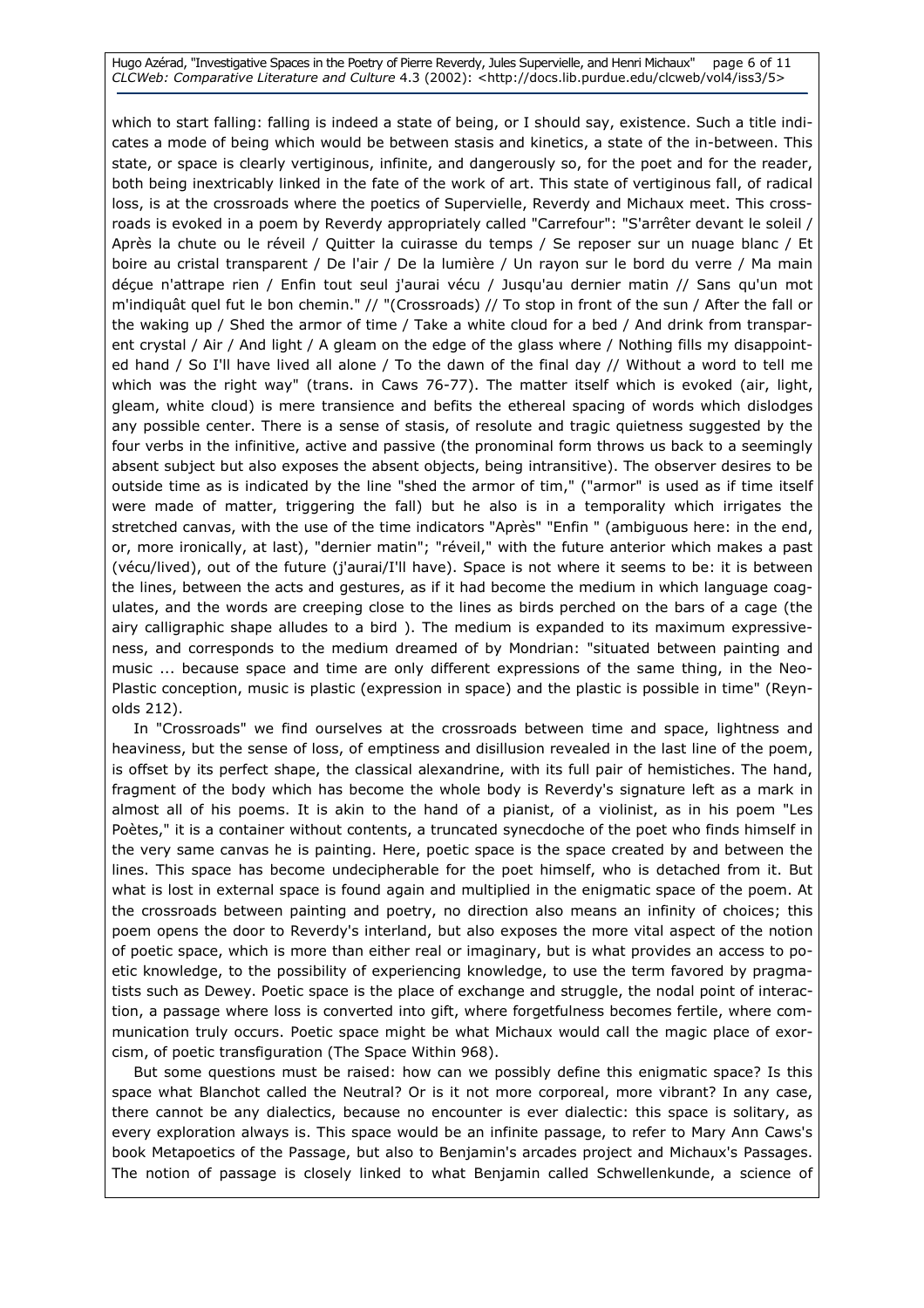Hugo Azérad, "Investigative Spaces in the Poetry of Pierre Reverdy, Jules Supervielle, and Henri Michaux" page 7 of 11 CLCWeb: Comparative Literature and Culture 4.3 (2002): <http://docs.lib.purdue.edu/clcweb/vol4/iss3/5>

thresholds: the threshold is a zone. And in fact a zone of passage (Übergang), transformation, passage , flux, etc., all are contained in the word threshold: we have become quite poor as far as threshold experiences go (Smith 19); we live in (or as ) a name; it is that which corresponds to, a locus of identity, a configuration of experience, a connecting space, a passage (Smith 15). Benjamin's dialectical image at a standstill recalls Reverdy's theory of the image, and for both the Passage and le Passant/Passeur become privileged examples of the dialectical image (see Buck-Morss 219). Reverdy, as much as Aragon, could have been a fertile example of a passant/passeur roaming the arcades of modern Paris, using metaphors and montage as cognitive tools to decipher and recompose these Tableaux parisiens. In his Poetry as Experience, Philippe Lacoue-Labarthe expands on the notion of poetic language as threshold, as the place of encounter (Begegnung) where language undoes itself, where poetry hollows itself out to let poetic space live as a place of exchange via alterity and estrangement: poetry could be defined as a passage which is the privileged place of encounters, a space where knowledge occurs and can only be in perpetual discovery of itself, and what is to be discovered is not yet known, not yet born, but is dying to be born.

A passage is the privileged place of encounters, a space where knowledge occurs and can only be in perpetual discovery of itself, and what is to be discovered is not yet known, not yet born, but is dying to be born. When in Nord-Sud Reverdy suggests that art can only be static, this stasis, like in Michaux and Supervielle, is an abscess ready to burst: "the role of the poet should be to be the first one to open a new window, to perforate an abscess in the subconscious" (Michaux, The Space Within 970). This state is a space where neither language nor the world, the self nor the other is allowed to predominate but where they are kept in perpetual tension. This tension creates an opacity, a density, an apparent order on the verge of chaos. This stasis is a state of equilibrium between an inside and an outside which suddenly dissolve and collapse into the void of this inbetween, a collapse which is always the crux, the moment of revelation in the poetry of Michaux, Reverdy and Supervielle. Reverdy's definition of the image in Nord-Sud is seminal: "The image is a pure creation of the mind. It cannot be born of a comparison, but only from the bringing together of two more or less distant realities ... The more distant and apposite the relationships between the two realities, the stronger the image will be, and the more emotive power and poetic reality it will have" (1918). It indicates that distance is what reveals closeness and that this rhetoric of the image is also a definition of poetic space. The image is this poetic space, located between the two distant and apposite realities of the inner world and the external world. In this "in-between," strictly speaking inexistent because virtual -- as the invisible middle term of a metaphor -- a real world takes shape, a world where expression is perception, where the visible coincides with the invisible. The rhetoric of this passage indicates a construction of space, by an act of will where the will is soon abolished. We could say that the image creates poetic space, articulating it, breathing life into it. In the image, space becomes truly independent -- without origins, free.

If the image is not a metaphor, as no comparison is established, it is also a pure metaphor, a metaphor which would have forgotten its tenor and its vehicle, and which would have been set free, leaving only the wake of itself. This explains why the poetic language of these three poets is different from that of the Surrealists who fetishized language by pretending to deny its inertia and by having this Utopian belief that they could renew language and life via automatic writing, as if they could be transfigured by miracle in the spring of the unconscious. In Surrealism, the poetic image oscillates between the two shores of the subject and the object, fixed time and space, the internal and the external, and it is always left stranded on either side. It does not really transcend itself. In brief it remains artificial, even if beautifully so. Its beauty is repetitive, it is a repetition which does not renew itself in a necessary process of distanciation, of creating the distance which always keeps the two shores apart, and allows some sort of amyotic space (the link with Kristeva's semiotic space seems obvious but would require further "investigation") to fill in this in-between. It is not a pure space of knowledge, for the Surrealist encounters are, pace Breton, always rigged. This is what Michaux and Supervielle rejected: a theory which would rig the cognitive power of images while the aim is to make of the image an independent cognitive tool, what I called, in my title, an investigative space. Supervielle tells us in his "En songeant à un art poétique":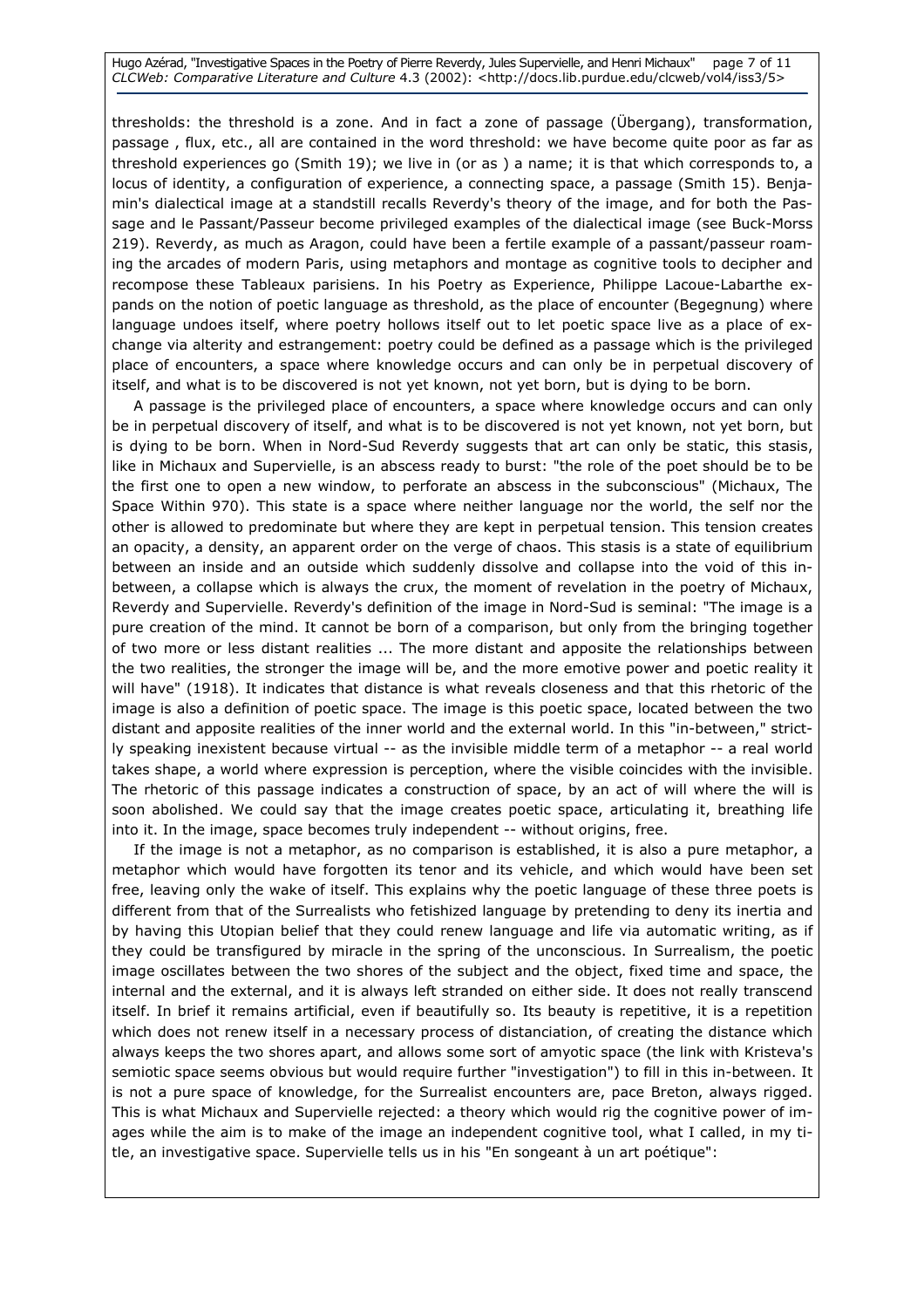Hugo Azérad, "Investigative Spaces in the Poetry of Pierre Reverdy, Jules Supervielle, and Henri Michaux" page 8 of 11 CLCWeb: Comparative Literature and Culture 4.3 (2002): <http://docs.lib.purdue.edu/clcweb/vol4/iss3/5>

I strain until the supernatural becomes natural and flows naturally (or seems to). I see to it that the ineffable becomes familiar at the same time as it guards its fabulous origins...the poet has two pedals at his disposal, one clear permitting him to attain transparency, the other obscure ending in opaqueness ... The image is the magic lantern which lights up the poets in the darkness. It is also the illuminated surface as the poet approaches that mysterious center where the very heart of poetry beats. But images are not all. There are passages from one image to the other which must also be poetry...Inspiration manifests itself in me by the feeling that I am everywhere at once, in space as well as in the diverse regions of the heart and mind. The state of poetry comes to me...from a kind of magical confusion where the ideas and images begin to live and abandon their lines of intersection, either to make advances to other images -- in this nearby domain nothing is really distant -- or to undergo profound metamorphoses which render them unrecognizable. However for the mind confused with dreams opposites no longer exist; affirmation and negation become the same thing as do past and future ... I give myself the illusion of assisting obscurity in its efforts. Toward light while the moving images rise to the surface of the paper, calling out in the depths. After that I know a little better where I am with myself; I have created dangerous forces and I have exorcised them; I have made allies out of them (563; my translation).

This exorcising power of poetry is what drew Michaux to him. But if Reverdy was keen on maintaining the greatest distance possible between the image or poetic space, and himself, Supervielle was all too keen on maintaining the smallest distance possible, keeping the image at hand, as it were, in case it would separate him too much from himself. Nevertheless, through either radical distance or intimate closeness, the poet seems always reluctant to allow himself to disappear in the image he has created. Narcissus is the closest ally but also the closest enemy of the poet, as if the poet were always threatened by the power of fascination, so well defined in Blanchot, by the desire for fascination which is desire itself. To allow himself to give in to fascination, would mean for the poet to deny the image its ultimate independence, its surface being obscured by his own reflection. Before Orpheus, Narcissus was the true founder of poetic space, but no sooner had he recognized the absolute otherness of the image formed in the watery surface, than this otherness disappeared into his own self: his image had replaced the image. Narcissus, forever prisoner of his own sirenes, would not allow the water to be disturbed. This mythical aside leads us back to Michaux, the poet who most exploits the dangers of poetic space, unremittingly making sure that nothing escapes it or escapes from it, and incessantly throwing himself and the world back into this void. As he tells us in his book Passages: "A writer is someone who knows how to keep a close contact, who stays closely united with his own trouble, with his vicious and never appeased region. It alone sustains him" (96; my translation) and "I write to traverse myself. To paint, to compose, to write: to traverse myself. There can be found the adventure of being alive" (93; my translation).

By saying "Elle le porte," Michaux puts the emphasis on "Elle," "It," and the pure passivity or disponibilité of the poet, also is an invisible form of control. The poets, to use Supervielle's image, ride the imaginary horses of poetic space, or, to use Paul Klee's image (see Chipp 183), the poet walks the line, as a somnambulist lost in a dream of lucidity. But the contact with the line has to be kept. And what creates the contact is the body, which is the source of energy which activates poetic space. This energy is clearly visible in the flurry of movements in Michaux's poems: these movements embody space, preventing poetic space from being totally abstract, that is, inert and blocked up (bouché, as he describes some of Klee's less successful paintings). By liberating movement from the prison of the body, Michaux reaches out for the pure and ritualistic rhythms, the other temporality, the tempo of space. This emptying out of the body is the movement of this space-time which constitutes poetic space: "I wish I could paint man when out of himself, paint his space" / "j'aimerais peindre l'homme en dehors de lui, peindre son espace" (Passages 67). Michaux's poetic space is the place where the staging of these movements occur, where the bodyobject, to use Merleau-Ponty's terminology, operates a geometric translation, in order to become a body-subject, however terrifying this newly formed independent subject may be for the poet's original body and mind. Merleau-Ponty explains: "can't you see that, we too, can only find that space if we accept to relinquish our space, our blinkered point of view ... no, space not more immutable, more intractable, more ungraspable than any other gods ... it is a frog awaiting to be operated on by our terrifying and subtle instruments" (48).

The notion of structure d'horizon, developed by Merleau-Ponty and more recently by Michel Collot, however insightful, does not help resolve the intrinsic nature of poetic space. It does bring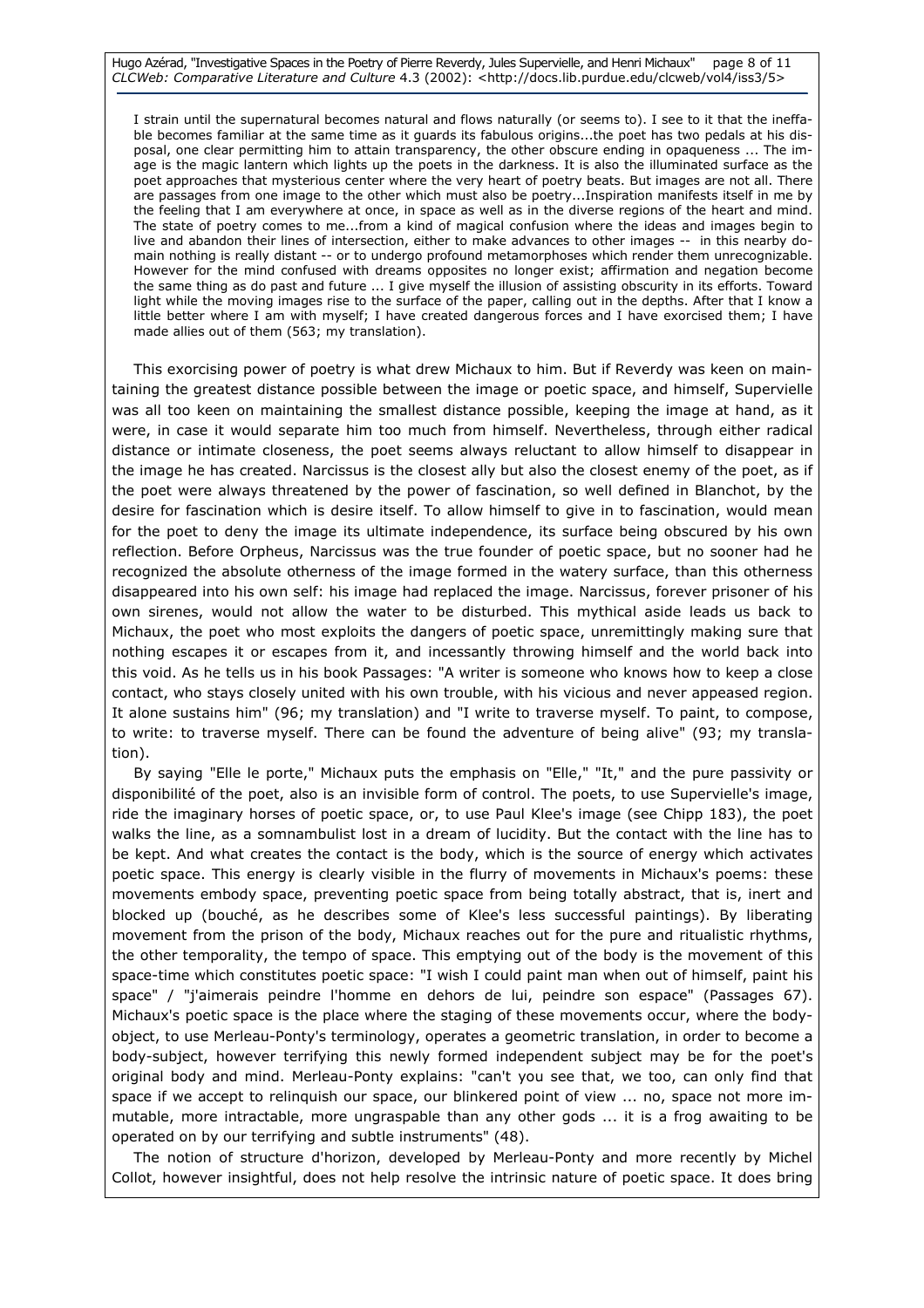Hugo Azérad, "Investigative Spaces in the Poetry of Pierre Reverdy, Jules Supervielle, and Henri Michaux" page 9 of 11 CLCWeb: Comparative Literature and Culture 4.3 (2002): <http://docs.lib.purdue.edu/clcweb/vol4/iss3/5>

forward the inherent spatiality of poetry, a spatiality which can be defined as a horizon of perception in which categories such as the visible and the invisible, the res extensa and the res cogitans are removed. This idéalité d'horizon (Merleau-Ponty in his Le Visible et l'invisible 200) assumes that "space is meaningful only because it is always part of the horizon of a subject, who, while emerging among things, give meaning to them, by the sheer orientation of his body, his gaze, of his ek-sistenc ... this gift of meaning depends on the bringing together of subject and object, but also of things themselves" (Collot, La Poésie moderne 212). I will retain the idea of "passage/rapport/exchange" but it seems that for phenomenologists, space is still subservient to the notion of horizon, that is, to the horizon of the subject or of the object. Is there any room left for an escape from this horizon, for a bursting of its limits? According to Blanchot, Rilke intuited that "space translates things" but can this space stop being part of a horizon, the subject's or the object's (Blanchot, L'Espace littéraire 183)? Could it become truly independent? Truly creative? I might be stretching the notion of space too far, but if phenomenology puts us in the right direction, it seems to stop short of letting poetic space acquire its independence, and could be misinterpreting some obvious signs left at the surface of the poem. Perhaps the very notions of struggle, of violence, of tearing apart of the inside and the outside, so present in Michaux, but also present under the quiet surface of Reverdy's poetry, have been forgotten by phenomenology.

The notion of horizon might obfuscate what it is meant to enlighten: the true structure of the poem|or what is spoken by the poem, which invites us to step inside its own dimension. Ek-stasis would mean to step outside, but before stepping into another inside. The notion of horizon is a necessary prerequisite to let the poem speak to us, to understand its discourse, but we need to add, that this discourse does not belong to the poet or us. The poem speaks about itself as well as about the poet or us. We are included in this poetic discourse but the poem does not address anyone in particular. It stands as alone as Baudelaire's sphinx: it also makes itself available to us. This discursive universe constitutes a literary space. Blanchot situated this literary spade outside any reference to the existing world: writing would wrench itself from the sphere of the visible. This would corroborate the notion of poetic space as "Other." Poetic space is created in the work of art, as a form of passage. It is different from the space we know, but becomes an aesthetic space. The space of the poem is not space represented or perceived , it is the space that the poem and us enter to communicate. Pure discourse, pure imaginary, it is truly Other. This "other place," is not far from the notion of the "other" in Levinas and Blanchot. In this place of exchange, we do meet the other as other: we could, thanks to this "passage" made possible by the artist and our horizon of perception, truly engage with the other. Aesthetic space, the name I would choose to call this space of encounter, knowledge, creation, is the refuge, a shelter, a cabin, isolated high in the mountains) of the other. In it, poet and reader alike can engage with the other. Aesthetic space is created to enable such access.

If we return to the aesthetic space bodied forth in the poems seen above, we can see how alive it is, how truly endowed with a creative tension that only occurs in our encounter with the work itself, and as it is set up by the poet. As with Reverdy and Supervielle, in the beginning is movement, the movements which open Michaux's book Face aux Verrous, and with movement the body translates itself into images into a corporeal poetic/aesthetic space. With the poetic gesture, the cut hands of Reverdy, the scattered bones of Supervielle, the myriad shapes of Michaux have found a new body. It is, perhaps, this body which is described in Merleau-Ponty's Phenomenology of Perception: "Our own body is in the world as the heart is in the organism: it keeps the visible spectacle constantly alive, it breathes life into it and sustains it inwardly, and with it forms a system" (203). The perceptual horizon of the body would be constitutive of poetic space: it is not sufficient but it is necessary. This poetic body, which Supervielle called a Tragic Body, engenders poetic space and makes it a space of knowledge. This space is gaping. Sexually gaping as Luce Irigaray would say. The term "inwardly" still seems to determine such a knowledge. This "inwardly" describes a falling horizon which also recalls Baudelaire's Le Voyage "to plunge to the bottom of the chasm, Hell or Heaven, what does it matter? to the depths of the Unknown to find something new" (in Rees 168). For Michaux, too, "the means themselves already are paradises" an ironic line from a poet who wrote in Connaissance par les gouffres that "We are not a century of paradises"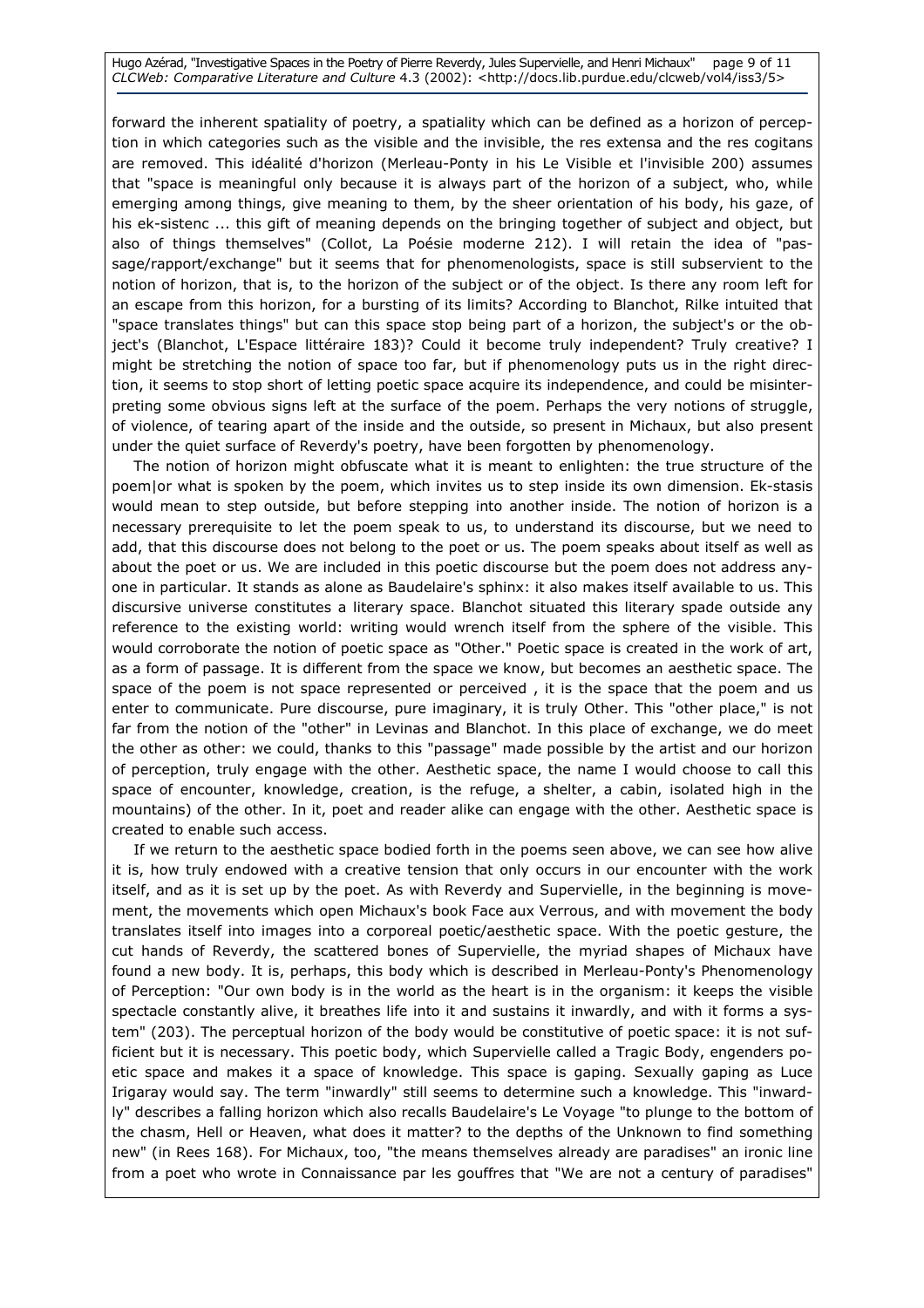Hugo Azérad, "Investigative Spaces in the Poetry of Pierre Reverdy, Jules Supervielle, and Henri Michaux" page 10 of 11 CLCWeb: Comparative Literature and Culture 4.3 (2002): <http://docs.lib.purdue.edu/clcweb/vol4/iss3/5>

(9). But as Michaux reminds us, this "Knowledge through the Chasms" -- through darkness - founds poetic space and is founded by it, insofar as it is not a method or a pursued object. Poetic space might be gaping and threatening, but it is this dangerous tension which makes it a neutral place where encounters can happen, between the two infinite extremities of the Passage, the infinite poetic lines which recede in the distance but never fuse. In poetic space, knowledge speaks in riddles: "Une ligne rencontre une ligne ... Une ligne pour le plaisir d'être une ligne, d'aller, ligne. Points. Poudre de points. Une ligne rêve. On n'avait jusque-là jamais laissé rêver une ligne ... Une ligne attend. Une ligne espère. Une ligne repense un visage ... je m'arrête. Paul Klee ne devait pas aimer qu'on déraille ... Pour entrer dans ses tableaux ... il suffit d'avoir gardé soi-même la conscience de vivre dans un monde d'énigmes, duquel c'est en énigme qu'il convient le mieux de répondre (115-17) / "a line meets a line ... A line for the pleasure of being a line, of going, line. Dots. Dust of dots. A dream line. Up to now, nobody had ever allowed a line to have dreams. A line awaits. A line hopes. A line thinks again of a face ... I stop there. Paul Klee would not have liked to see anyone go off the rails ... To enter his pictures, it is enough to have remained aware that we live in a world of riddles, to which one should only answer by means of riddles" (my translation).

#### Works Cited

Bachelard, Gaston. La Poétique de l'espace. Paris: PUF, 1957. Bataille, Georges. "L'Espace." Documents année 1930. Paris: Jean-Michel Place, 1991. 41. Benjamin, Walter. Illuminations. London: Fontana, 1992. Benjamin, Walter. Selected Writings. Ed. Michael W. Jennings. Cambridge: Harvard UP, 1999. Blanchot, Maurice. Henri Michaux. Paris: Cahiers de l'Herne, 1966. Blanchot, Maurice. L'Espace littéraire. Paris: Gallimard, 1955. Bruns, L. Gerald. Modern Poetry and the Idea of Language. New Haven: Yale UP, 1974. Buck-Morss, Susan. The Dialectics of Seeing: Walter Benjamin and the Arcades Project. Cambridge: MIT Press, 1997. Caws, Mary Ann. A Metapoetics of the Passage. Amherst: UP of New England, 1981. Chipp, Herschel. Theories of Modern Art. Berkeley: U of California P, 1968. Collot, Michel, Espace et poésie. Paris: ENS, 1987. Collot, Michel. La Poésie moderne et la structure d'horizon. Paris: PU de France, 1989. Collot, Michel. La Matière-émotion. Paris: PUF, 1997. Fer, Briony. On Abstract Art. New Haven: Yale UP, 1997. Frank, Joseph. The Widening Gyre. Bloomington: Indiana UP, 1963. Frey, Hans-Jost. Studies in Poetic Discourse. Stanford: Stanford UP, 1996. Friedrich, Hugo. Structures de la poésie moderne. Paris: Livre de Poche, 1999. Genette, Gérard. Figures I. Paris: Seuil, 1976. Irigaray, Luce. Ethique de la différence sexuelle. Paris: Minuit, 1984. Jackson, Philip. John Dewey and the Lessons of Art. New Haven: Yale UP, 1998. Krauss, Rosalind, and Yves-Alain Dubois. Formless: A User's Guide. New York: Zone Books, 1997. Kristeva, Julia. La Révolution du langage poétique. Paris: Seuil, 1974. Kristeva, Julia. Powers of Horror: An Essay on Abjection. Trans. Leon S. Roudiez. New York: Columbia UP, 1982. Lacoue-Labarthe, Philippe. Poetry as Experience. Trans. Andrea Tarnowski. Stanford: Stanford UP, 1999. Malevich, Kasimir. The Non-objective World. Trans. Howard Dearstyne. Chicago: Theobald, 1959. Michaux, Henri. Oeuvres complètes. Paris: Gallimard, 1988. Merleau-Ponty, Maurice. Le Visible et l'invisible. Paris: Gallimard, 1964. Merleau-Ponty, Maurice. Phenomenology of Perception. Trans. Colin Smith, London: Routledge, 1962. Michaux, Henri. The Space Within. Trans. Richard Ellmann. London: Routledge, 1952. Michaux, Henri. Passages. Paris: Gallimard, 1963. Michaux, Henri. Connaissance par les gouffres. Paris: Gallimard, 1967. Michaux, Henri. Oeuvres complètes. Paris: Gallimard, 1988. Michaux, Henri, and Jules Supervielle. Selected Writings. Trans. James Kirkup, Denise Levertov, and Kenneth Rexroth. New York: New Directions, 1967. Nancy, Jean-Luc. The Birth to Presence. Trans. Brian Holmes. Stanford: Stanford UP, 1994. Rees, William. The Penguin Book of French Poetry. London: Penguin Books, 1990. Reverdy, Pierre. Sources du Vent. Paris: Gallimard, 1971. Reverdy, Pierre. Flaques de Verre. Paris: Flammarion, 1984. Reverdy, Pierre. Le Livre de mon Bord. Paris: Mercure de France, 1948. Reynolds, Dee. Symbolist Aesthetics and Early Abstract Art. Cambridge: Cambridge UP, 1995. Reverdy, Pierre. Selected Poems. By Pierre Reverdy. Ed. and trans. Mary Ann Caws. Newcastle: Bloodaxe, 991. Smith, Gary, ed. Benjamin: Philosophy, History, Aesthetics. Chicago: U of Chicago P, 1989. Supervielle, Jules. Oeuvres poétiques complètes. Paris: Gallimard, 1996. Wittgenstein, Ludwig. Philosophical Investigations. Trans. G.E.M. Anscombe. Oxford: Blackwell, 1967.